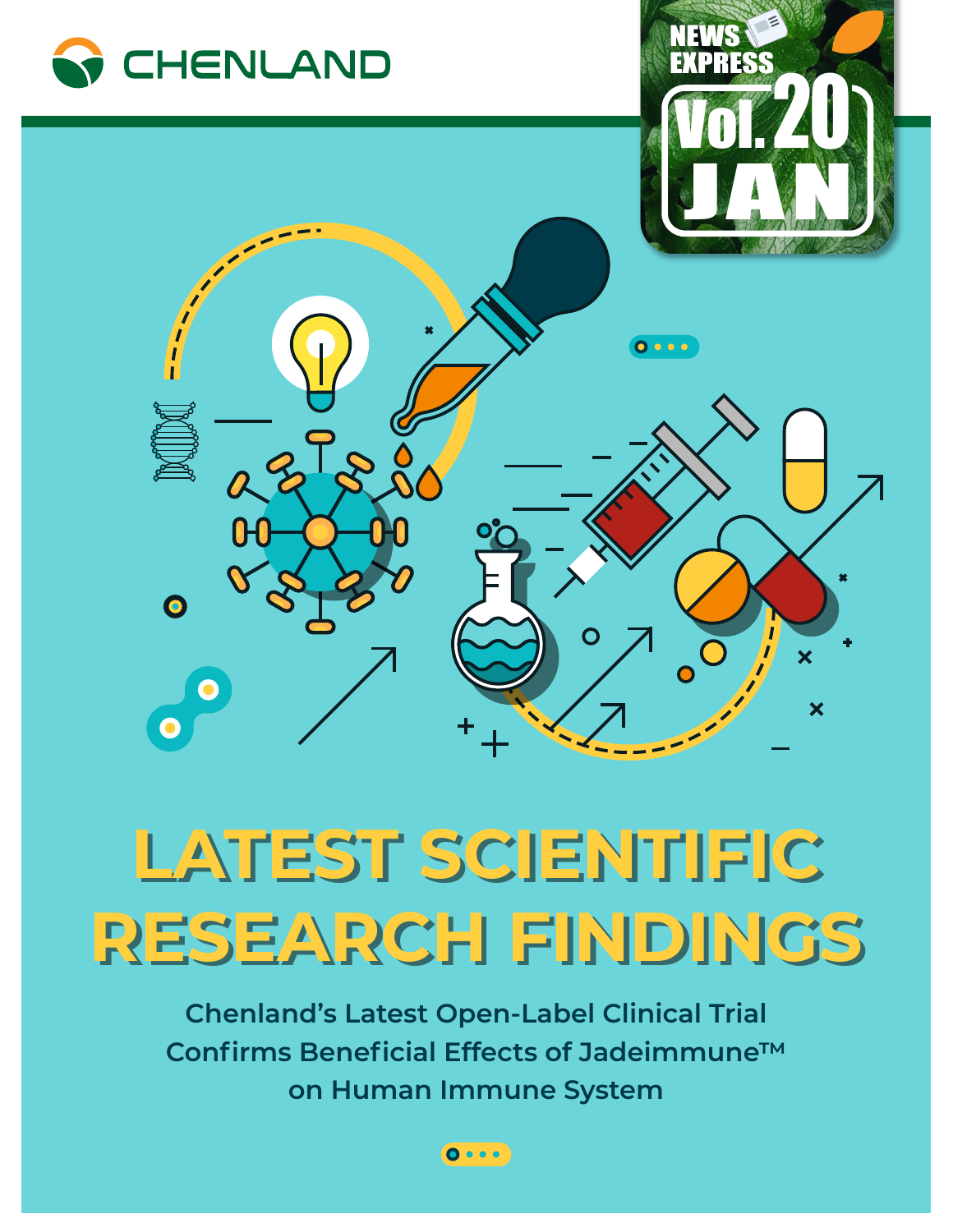In December 2021, Chenland Nutritionals released the results from Jadeimmune<sup>TM'</sup>s open-label clinical trial. The study confirmed that Jadeimmune™ has tangible effects on the human immune system: the branded ingredient can effectively enhance the body's immunity, its ability to resist viral invasion, and did not cause any adverse reactions in any stage of the study.

When people mention the field of immunity and respiratory health, one of the primary topics is the incident of COVID-19. The SARS-CoV-2 Virus causes an acute respiratory condition, and has posed an enormous threat to public health and safety across the globe. As of January 5<sup>th</sup>, 2022, there have been close to 300 million confirmed cases of COVID-19 worldwide, and more than 5.4 million deaths.<sup>[1]</sup>

In this battle to prevent coronary pneumonia, the power of Asian herbal medicine has shown significant positive effects on the prevention and treatment of COVID-19. Traditional Chinese medicine (TCM) has been used to treat over 500 epidemics over a 3000 year period in Chinese history. The clinical experience and prescriptions used by Chinese physicians are well documented.[2] Additionally, due to the successful

use of TCM in treating previous coronavirus pneumonias such as SARS, Middle East respiratory syndrome (MERS), and other epidemic diseases [3, 4] the National Health Commission of China recommended using TCM as one of the protocols for COVID-19 treatment.

Recently various regions of China have utilized the efficacy of traditional herbal medicine as a measure to prevent and treat COVID-19. One of the most widely used herbs, Jade Screen, has been previously found to be an effective treatment for SARS and Influenza. The research shows that Jade Screen is able to keep the body's immunity functioning properly even under diseased conditions. Chenland Nutritionals Inc. has combined more than 2,000 years of traditional Chinese medicine (TCM), with patented biotechnology, to develop the Jadeimmune™ from the Jade Screen herb.

Jadeimmune™ is a classical TCM formulation consisting of *Astragalus, Atractylodes* and *Schizonepeta aerial part*. Similar in function to Jade Screen, Jadeimmune™ can boost and balance the immune system, support respiratory health, and prevent colds and seasonal allergies. It is suitable for both children and adults.

## **OPEN-LABEL CLINICAL STUDY OF JADEIMMUNE OPEN-LABEL CLINICAL STUDY OF JADEIMMUNETMTM**

We conducted a 90-day, single-center, open-label clinical study of Jadeimmune<sup>™</sup> from July to December 2021. The participants were healthy adults aged between 25 and 51 years old. During the 90-day follow up, there were significant changes in some of primary outcomes in average of all 27 participants.

In the first line of immune defense-oral immune system, sIgA has been recognized as a critical immune barrier for infection and allergy. In our study, the sIgA level in saliva has been increased by 7.7%.

One of the most common ways viruses are transmitted is orally, by mouth. sIgA is a critical immune barrier for preventing viruses entering the body through food or oral contact with contaminated matter (fingers, unclear tableware, etc.) In our study, Jadeimmune™ increased the sIgA level in participants' saliva by 7.7%.